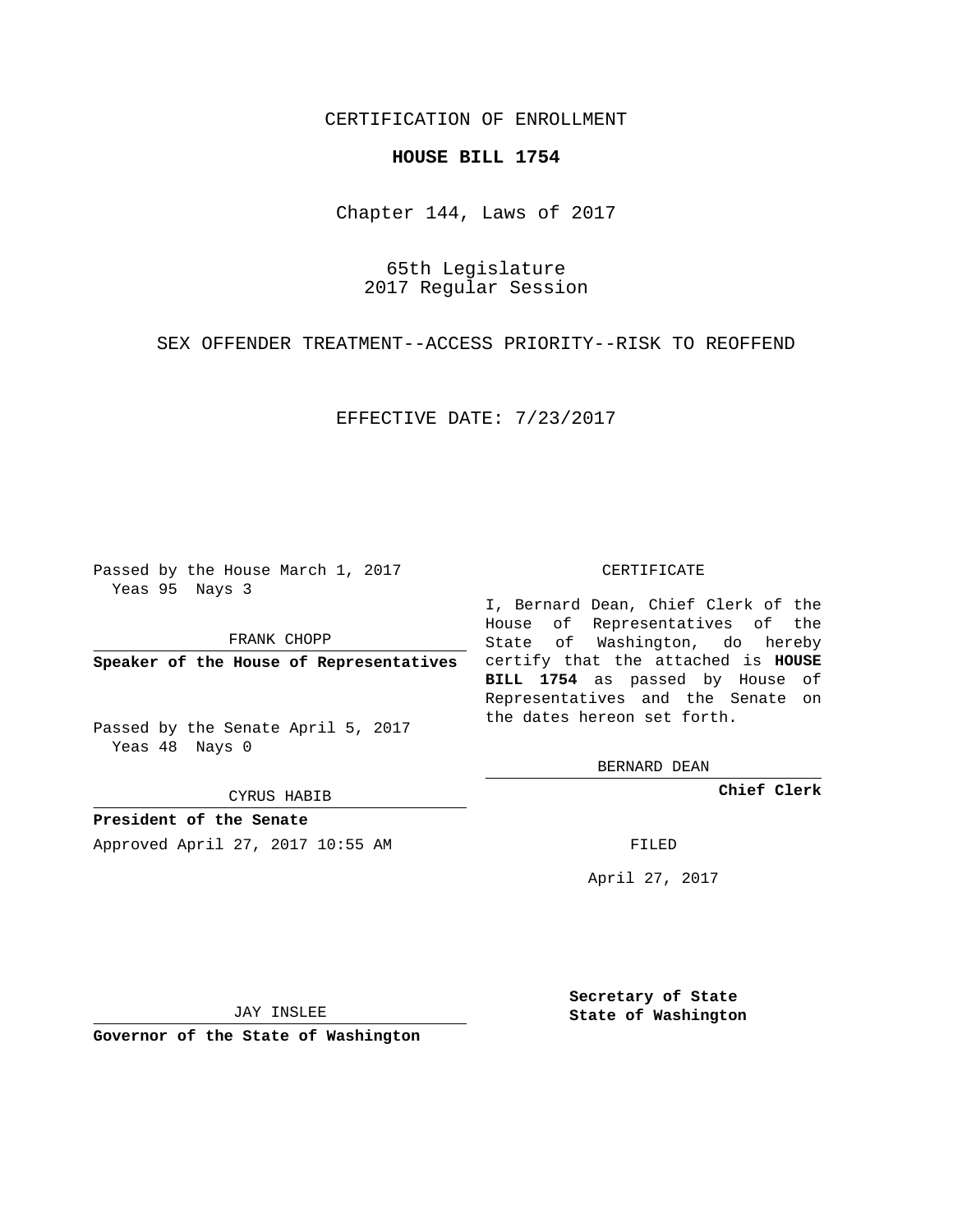## **HOUSE BILL 1754**

Passed Legislature - 2017 Regular Session

**State of Washington 65th Legislature 2017 Regular Session**

**By** Representatives Klippert and Hayes; by request of Department of Corrections

Read first time 01/27/17. Referred to Committee on Public Safety.

1 AN ACT Relating to sex offender treatment based on the offender's 2 risk to reoffend; and amending RCW 72.09.335.

3 BE IT ENACTED BY THE LEGISLATURE OF THE STATE OF WASHINGTON:

4 **Sec. 1.** RCW 72.09.335 and 2009 c 28 s 34 are each amended to 5 read as follows:

6 (1) The department shall ((provide offenders sentenced under RCW 7 9.94A.507 with the opportunity for)) determine placement for sex 8 offender treatment ((during incarceration)) by assessing the 9 offender's risk for sexual reoffense as the primary factor. The 10 department shall offer offenders the opportunity for sex offender 11 treatment during incarceration based on the following priority:

12 (a) Offenders who are assessed as high risk for sexual reoffense;

13 (b) Offenders sentenced under RCW 9.94A.507 who are assessed as 14 moderate risk for sexual reoffense;

15 (c) Offenders not sentenced under RCW 9.94A.507 who are assessed 16 as moderate risk for sexual reoffense;

 (d) Offenders sentenced under RCW 9.94A.507 who are assessed as low risk for sexual reoffense but whose potential release under RCW 9.95.420 will require participation in sex offender treatment, as 20 determined by the indeterminate sentence review board.